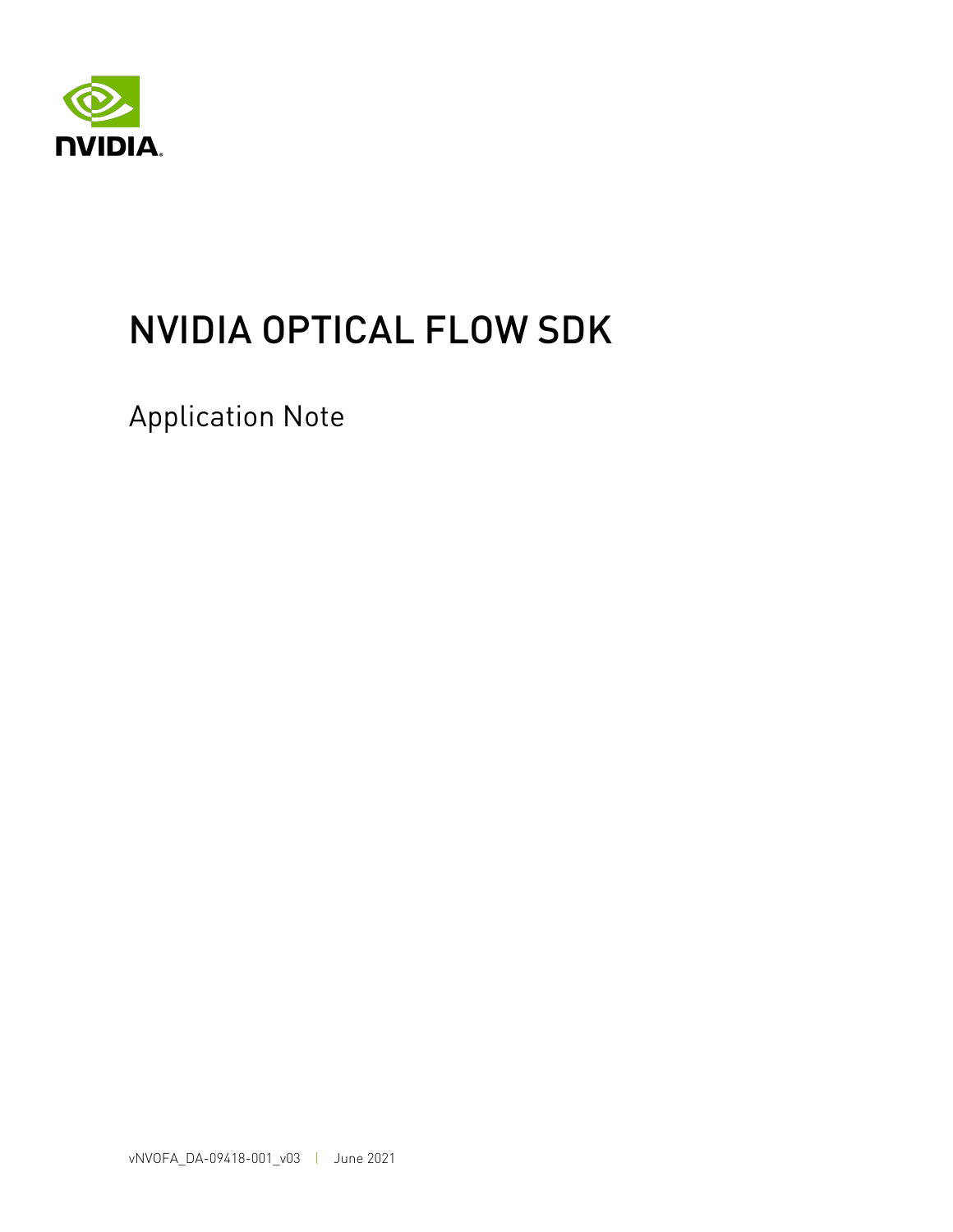### **Table of Contents**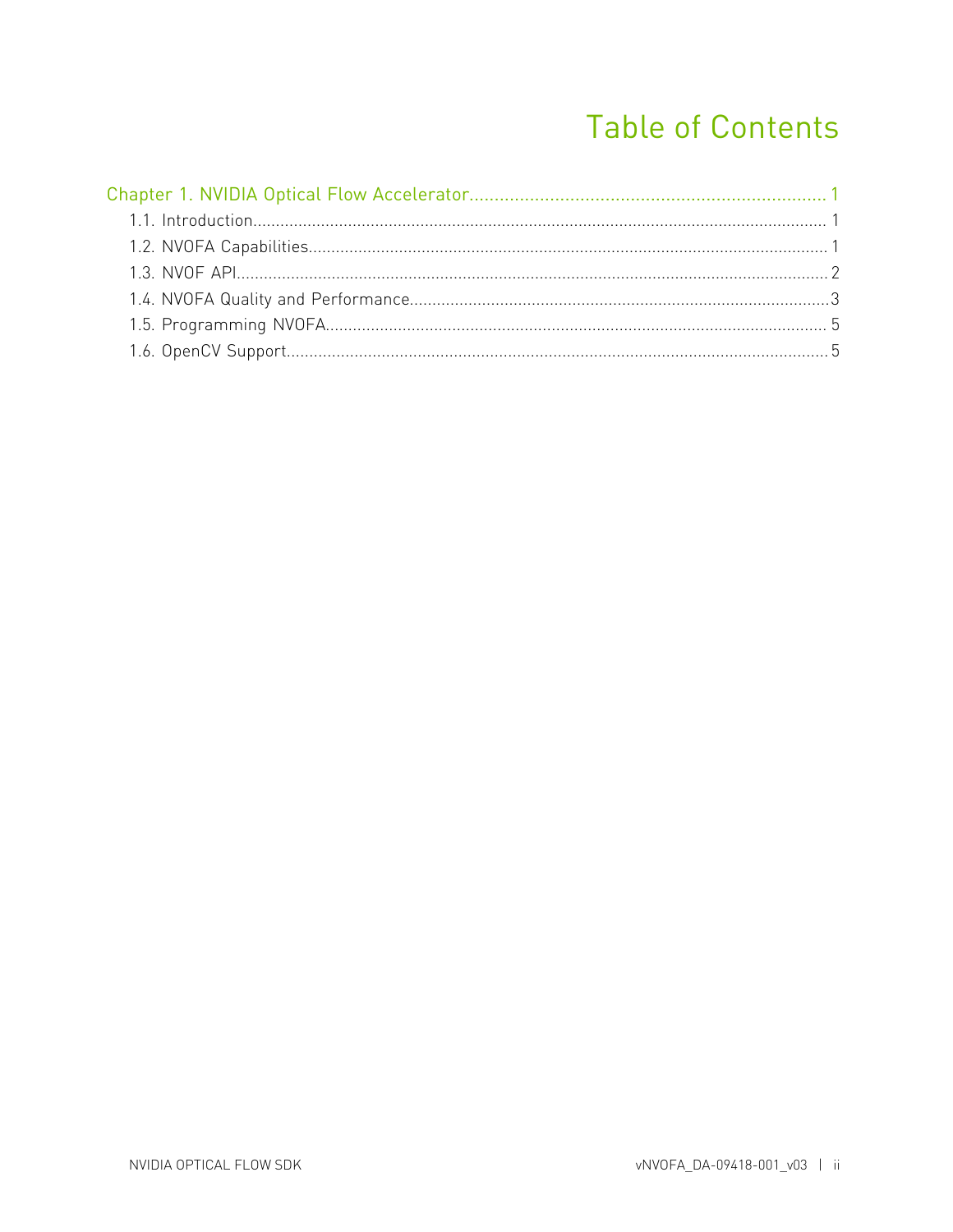# <span id="page-2-0"></span>Chapter 1. NVIDIA Optical Flow Accelerator

### <span id="page-2-1"></span>1.1. Introduction

NVIDIA® GPUs, starting with the NVIDIA Turing™ generation, contain a hardware accelerator for computing optical flow and stereo disparity between frames (referred to as NVOFA in this document), which works independently of graphics/NVIDIA CUDA® cores. With end-to-end optical flow calculation offloaded to NVOFA, the graphics/CUDA cores and the CPU are free for other operations.

Optical flow vectors are useful in various use-cases such as object detection and tracking, video frame rate up-conversion, depth estimation, stitching etc. It is also observed that using flow vectors for object detection also increases inference accuracy<sup>1</sup>.

The hardware capabilities of NVOFA are exposed through APIs referred to as NVOF APIs.

## <span id="page-2-2"></span>1.2. NVOFA Capabilities

NVOFA engine can operate in two modes:

- ▶ Optical Flow Mode: In this mode, the engine generates flow vectors between two given frames, returning both X and Y components of the flow vectors.
- ▶ Stereo Disparity Mode: In this mode, the engine generates flow vectors in X direction only. This mode is useful in use-cases in which the Y-component of the vectors is not required, or it is known a priori that it is zero (e.g. finding disparity between the left and right images of a stereo capture). Stereo Disparity mode will be deprecated in future SDK releases. Client applications can alternatively use the X component of the flow generated in Optical Flow mode.

The hardware generates flow vectors block-wise, one vector for each block of  $4 \times 4$ , 2 x 2 and 1 x 1 pixels (referred to as grid). The generated vectors can be further post-processed in software to improve accuracy; up sampled to produce dense flow map.

<sup>&</sup>lt;sup>1</sup> Refer [http://openaccess.thecvf.com/content\\_cvpr\\_2018/papers/Yang\\_Making\\_Convolutional\\_Networks\\_CVPR\\_2018\\_paper.pdf](http://openaccess.thecvf.com/content_cvpr_2018/papers/Yang_Making_Convolutional_Networks_CVPR_2018_paper.pdf) and [http://openaccess.thecvf.com/content\\_cvpr\\_2017/papers/Carreira\\_Quo\\_Vadis\\_Action\\_CVPR\\_2017\\_paper.pdf](http://openaccess.thecvf.com/content_cvpr_2017/papers/Carreira_Quo_Vadis_Action_CVPR_2017_paper.pdf).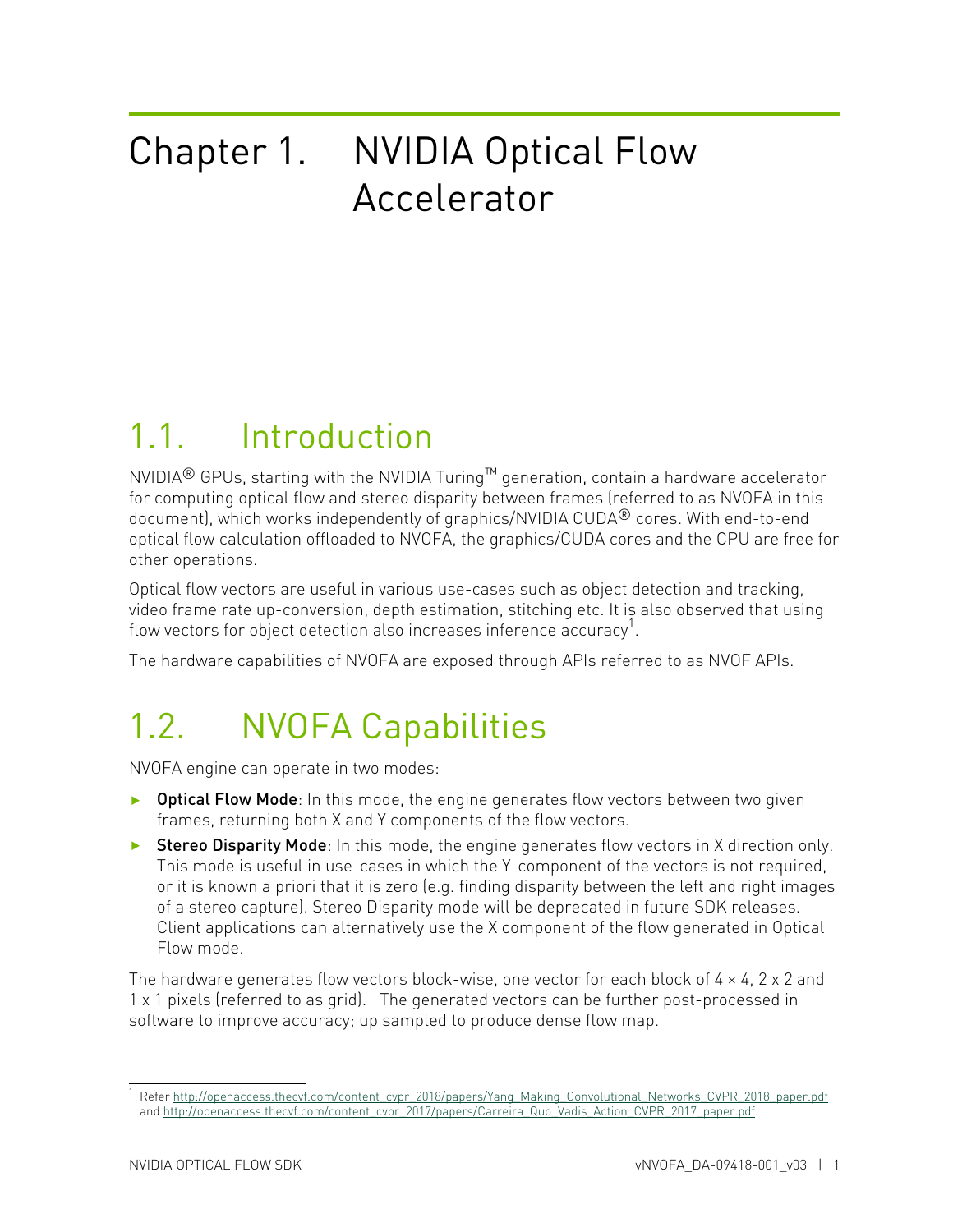NVOFA hardware natively supports multiple hardware contexts with negligible contextswitching penalty. As a result, subject to the hardware performance limit and available memory, an application can generate motion vectors for multiple contexts simultaneously.

The NVOFA hardware is supported for all Turing GPUs (except TU117) and above.

### <span id="page-3-0"></span>1.3. NVOF API

Capabilities of NVOFA are exposed via NVOF APIs. NVOF API includes three types of software interfaces:

- **‣** CUDA: Cross-platform API, works on Linux and Windows.
- **‣** DirectX 11: Works on Windows 8 and above.
- DirectX 12: Works on Windows 10 20H1 and above.

Refer to the sample applications included in the Optical Flow SDK for more details.

[Table 1](#page-3-1) and [Table 2](#page-3-2) summarize the capabilities of the NVOFA hardware and the new features exposed through NVOF APIs in Optical Flow SDK 3.0 respectively.

#### <span id="page-3-1"></span>Table 1. NVOFA Hardware Capabilities

| <b>Hardware Features</b>                             | <b>Turing</b> | Ampere    |  |  |
|------------------------------------------------------|---------------|-----------|--|--|
| Optical flow and stereo mode                         |               | v         |  |  |
| Support for external hints                           |               |           |  |  |
| 4x4 grid size                                        |               |           |  |  |
| 2x2 and 1x1 grid size                                | N             | v         |  |  |
| Hardware cost                                        | N             | v         |  |  |
| Region of interest (ROI) optical flow<br>calculation | N             |           |  |  |
| Maximum supported resolution                         | 4096x4096     | 8192x8192 |  |  |

<span id="page-3-2"></span>**‣** Y: Supported, N: Unsupported

#### Table 2. New features exposed through NVOF SDK 3.0

| Sr. No.   Feature        | <b>Description</b>                                                                                                                                                     |
|--------------------------|------------------------------------------------------------------------------------------------------------------------------------------------------------------------|
| DirectX 12 interface     | This SDK adds support for DX12 interface, where the client<br>application can generate the flow for a pair of DX12 resources.                                          |
| Forward-Backward<br>flow | With single execute call, client application can generate forward<br>and backward flow which can be further used in validating the<br>correctness of the flow vectors. |
| Global flow              | The Optical Flow API can also output the global flow vector (for<br>the entire frame). The global flow vector is calculated from the<br>forward flow vectors only.     |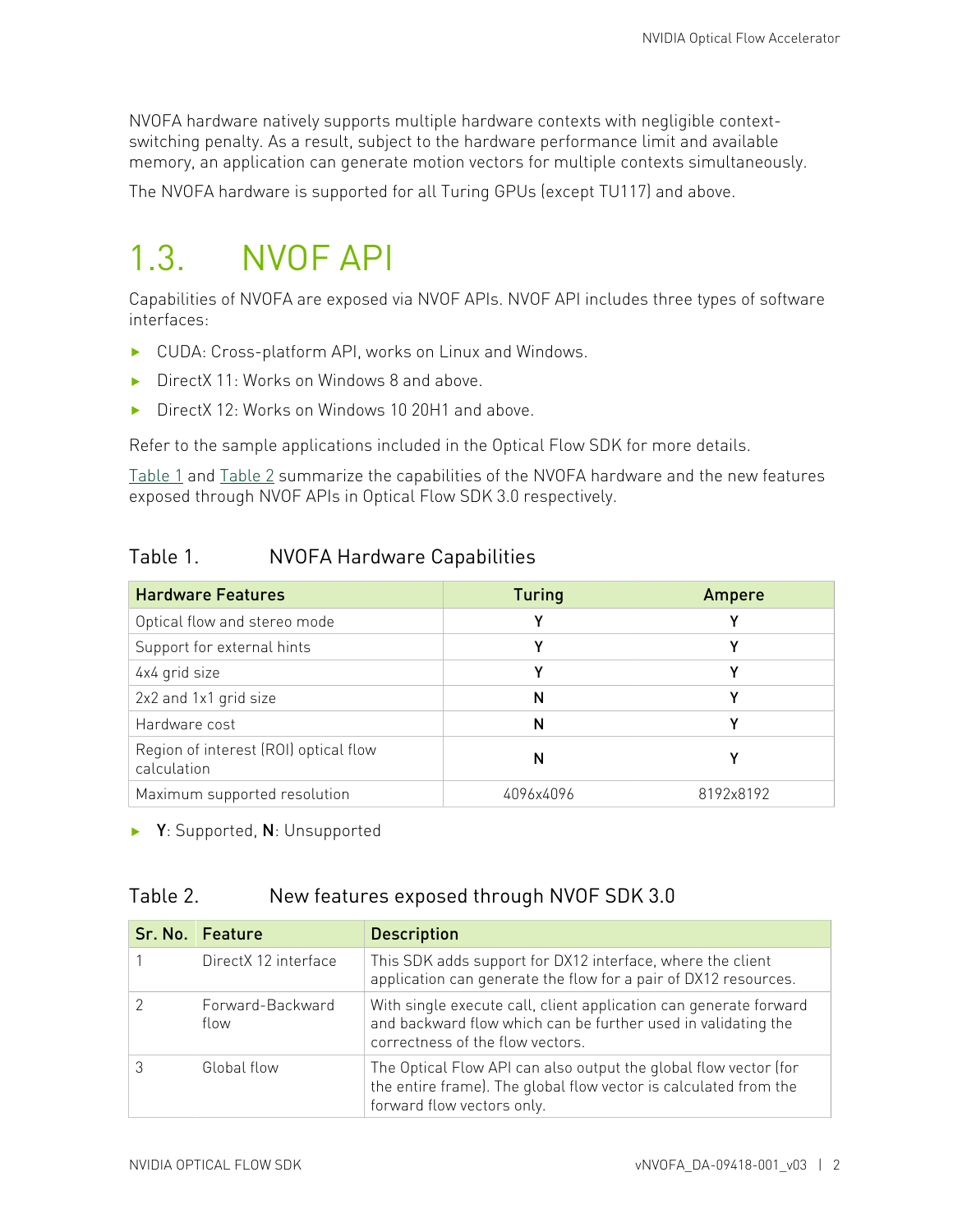## <span id="page-4-0"></span>1.4. NVOFA Quality and Performance

The NVOF API exposes multiple quality and performance levels (which are referred to as *presets*) which the user can choose based on the desired quality and performance requirement. [Figure 1](#page-4-1) shows the performance/quality trade-off to be expected with the presets.



#### <span id="page-4-1"></span>Figure 1. Performance/Quality Presets exposed in NVOF API

The NVOFA provides real time performance with small CUDA core utilization. [Table 3](#page-5-0) shows indicative<sup>2</sup> performance and quality of NVOF API on KITTI 2105 which is publicly available data set. Users can trade quality vs. performance by choosing the right preset. Note that performance numbers in  $Table 3$  are measured with assumptions listed under the table. The performance varies across GPU classes (e.g. Quadro, Tesla), and scales (almost) linearly with the clock speeds for each hardware.

<sup>&</sup>lt;sup>2</sup> NVOFA performance depends on many factors, including but not limited to: OFAPI settings, GPU clocks, GPU type, video content type, instantaneous available memory bandwidth etc.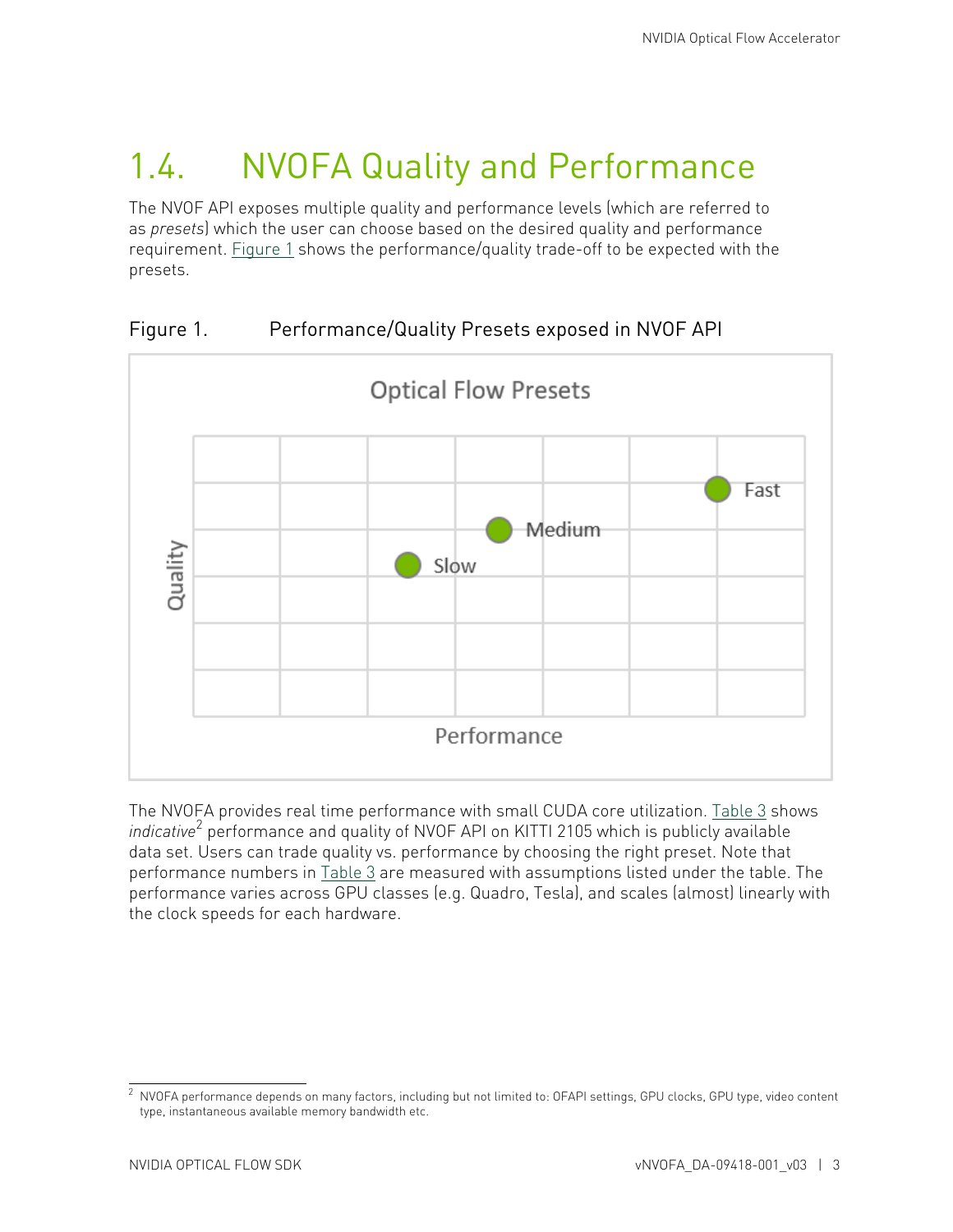| Grid | <b>Preset</b> |            | Fl-bg |                                                         | $Fl-fg$ |       | Fl-all |       | Performance |     |    |
|------|---------------|------------|-------|---------------------------------------------------------|---------|-------|--------|-------|-------------|-----|----|
| size |               |            |       | Turing Ampere Turing Ampere Turing Ampere Turing Ampere |         |       |        |       |             |     |    |
| 4x4  | <b>SLOW</b>   | <b>NOC</b> | 21.75 | 16.57                                                   | 24.89   | 26.77 | 22.29  | 18.32 | 216         | 227 |    |
|      |               | OCC        | 33.58 | 28.92                                                   | 27.62   | 29.32 | 32.67  | 28.98 |             |     |    |
|      | <b>MEDIUM</b> | <b>NOC</b> | 21.68 | 19.71                                                   | 36.59   | 33.30 | 24.23  | 22.04 | 463         | 571 |    |
|      |               | OCC        | 33.45 | 31.54                                                   | 38.89   | 35.66 | 34.28  | 32.17 |             |     |    |
|      |               | <b>NOC</b> | 22.81 | 22.43                                                   | 47.39   | 39.02 | 27.01  | 25.26 | 900         | 804 |    |
|      |               | FAST       | OCC   | 34.34                                                   | 33.86   | 49.32 | 41.25  | 36.64 | 35.00       |     |    |
|      | <b>SLOW</b>   | <b>NOC</b> |       | 16.24                                                   |         | 26.95 |        | 18.07 |             | 101 |    |
|      |               | OCC        |       | 28.67                                                   |         | 29.52 |        | 28.80 |             |     |    |
|      | <b>MEDIUM</b> | <b>NOC</b> |       | 17.48                                                   |         | 33.32 |        | 20.18 |             | 172 |    |
| 2x2  |               |            | OCC   |                                                         | 29.70   |       | 35.67  |       | 30.61       |     |    |
|      | FAST          | <b>NOC</b> |       | 20.17                                                   |         | 35.69 |        | 22.82 |             | 319 |    |
|      |               | OCC        | N/A   | 32.02                                                   | N/A     | 38.02 | N/A    | 32.94 | N/A         |     |    |
| 1x1  | <b>SLOW</b>   | <b>NOC</b> |       | 16.57                                                   |         | 27.31 |        | 18.41 |             | 31  |    |
|      |               | OCC        |       | 28.98                                                   |         | 29.82 |        | 29.10 |             |     |    |
|      | <b>MEDIUM</b> | <b>NOC</b> |       | 17.73                                                   |         | 30.22 |        | 19.86 |             | 48  |    |
|      |               |            | OCC   |                                                         | 29.83   |       | 32.65  |       | 30.26       |     |    |
|      | FAST          | <b>NOC</b> |       | 19.69                                                   |         | 34.51 |        |       | 22.22       |     | 92 |
|      |               | OCC        |       | 31.64                                                   |         | 36.82 |        | 32.43 |             |     |    |

<span id="page-5-0"></span>Table 3. Indicative quality and performance

- **‣** The above data is generated for Optical Flow mode in NVOF API using .\Samples \AppOFCuda on RTX2070 and GA100, respectively on Windows.
- ▶ The performance on Windows (on CUDA interface) is typically lesser than that of Linux due to a known bug inside NVIDIA display driver.
- **‣** All measurements are done by setting the video clocks as reported by nvidia-smi at 1755 MHz. The performance should scale according to the actual video clocks for other GPUs. Information on nvidia-smi can be found at [https://developer.nvidia.com/nvidia-system](https://developer.nvidia.com/nvidia-system-management-interface)[management-interface.](https://developer.nvidia.com/nvidia-system-management-interface)
- **‣** Resolution/Input format: 1920x1080/YUV 4:2:0
- **‣** Software: Optical flow SDK 3.0, NVIDIA display driver: 466.27
- **‣** Fl-all = Percentage of vectors having an average EPE > 3 on KITTI 2015.
- **‣** Fl -bg = Percentage of vectors in background pixels having an average EPE > 3 on KITTI 2015.
- **‣** Fl -fg = Percentage of vectors in foreground pixels having an average EPE > 3 on KITTI 2015.
- **‣** Details for KITTI 2015 and the test data set can be found [http://www.cvlibs.net/datasets/](http://www.cvlibs.net/datasets/kitti/eval_scene_flow.php?benchmark=flow) kitti/eval scene flow.php?benchmark=flow.
- **‣** NOC = Non-occluded region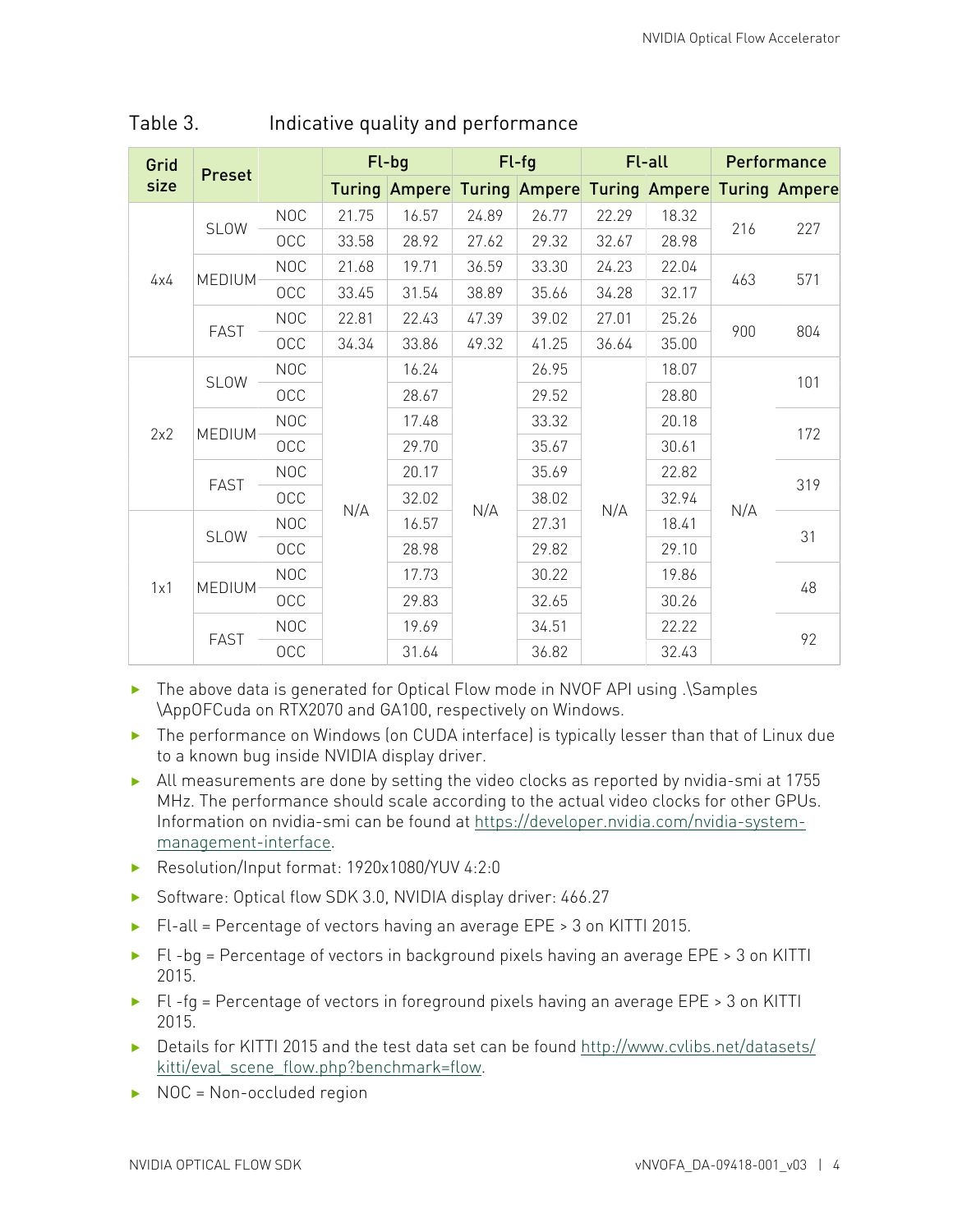**‣** OCC = Occluded region

## <span id="page-6-0"></span>1.5. Programming NVOFA

Optical Flow SDK 3.0 is supported on R465 drivers and above. Refer to the SDK release notes for information regarding the required driver version.

Refer to the documents and the sample applications included in the SDK package for details on how to program NVOFA.

# <span id="page-6-1"></span>1.6. OpenCV Support

OpenCV is one of the most popular libraries in the field of computer vision. OpenCV library contains several CPU-based and CUDA-based algorithms for computing optical flow vectors.

NVOFA can also be used with OpenCV to significantly speed up the optical flow calculation.

Note that OpenCV is an open-source project and their usage is governed by specific licenses and terms and conditions.